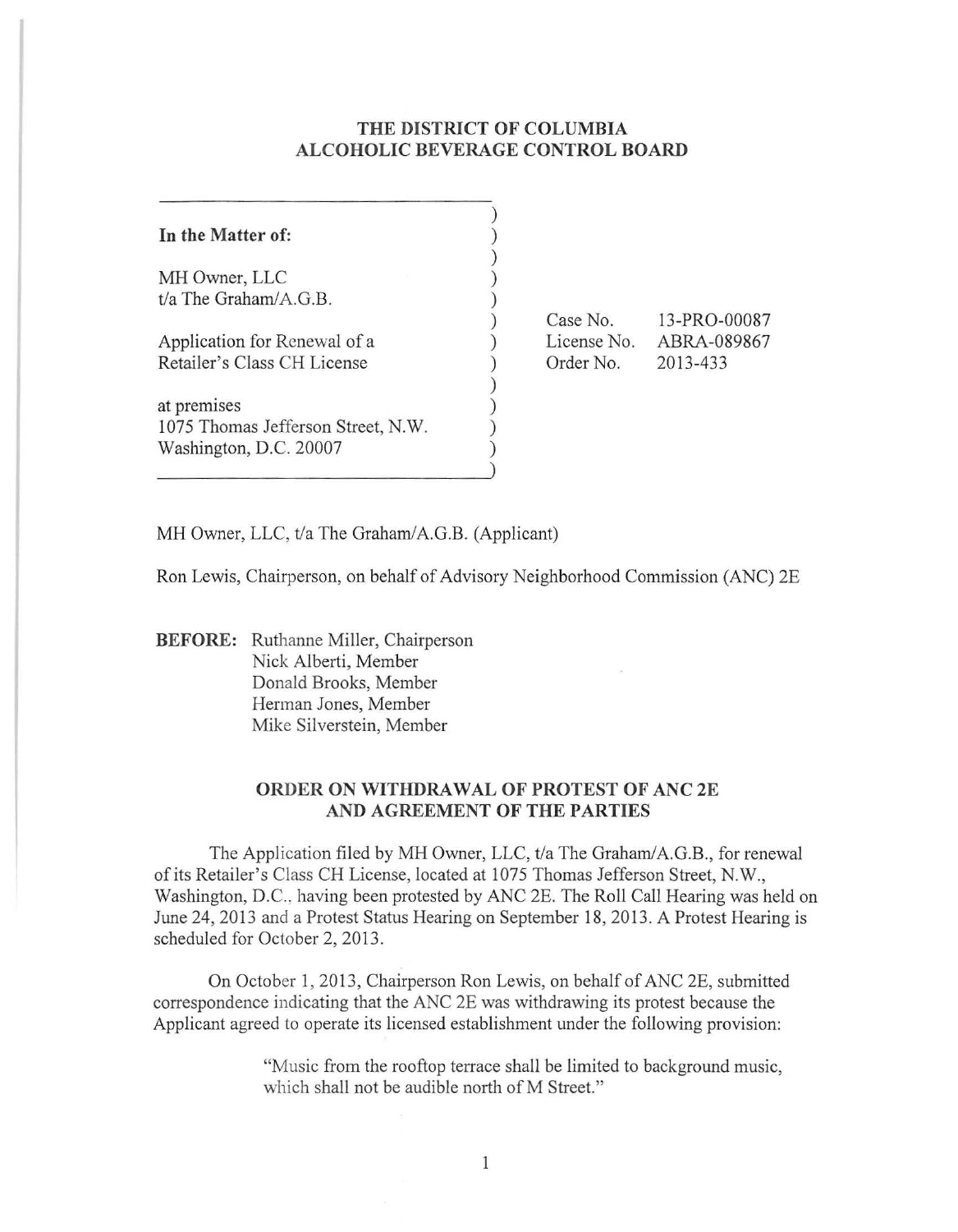**MH** Owner, LLC t/a The Graham/A.G.B. Case No. 13-PRO-00087 License No. ABRA-089867 Page 2

# ORDER

Accordingly, it is this 2nd day of October, 2013, ORDERED that:

- I. The Protest of ANC 2E in this matter is hereby WITHDRAWN;
- 2. The above-referenced agreement between the parties to govern the operations of the Applicant's establishment is APPROVED and INCORPORATED as part of this Order; and
- 3. Copies of this Order shall be sent to the Applicant and ANC 2E.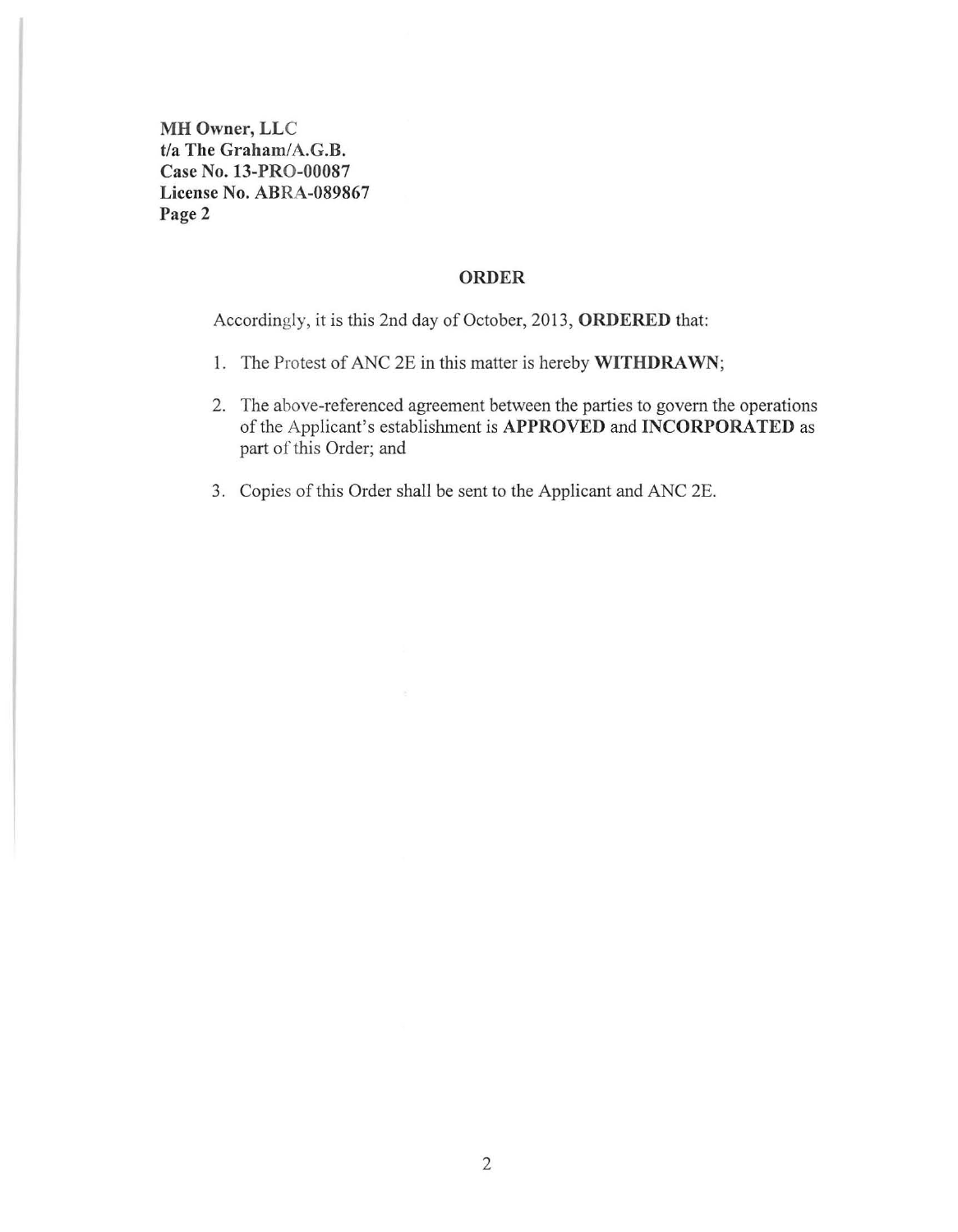**MH** Owner, LLC t/a The Graham/A.G.B. Case No. 13-PRO-00087 License No. ABRA-089867 Page 3

> District of Colwnbia Alcoholic Beverage Control Board

Ruthanne Miller, Chairperson Nick Alberti; Member **IDonald Brooks Member** Herman Jones, Member

Mike Silverstein, Member

Pursuant to 23 DCMR § 1719.1 (April 2004), any Party adversely affected by this Order may file a Motion for Reconsideration within ten (10) days of service of this Order with the Alcoholic Beverage Regulation Administration, 2000 14'h Street, N.W., Suite 400S, Washington, D.C. 20009.